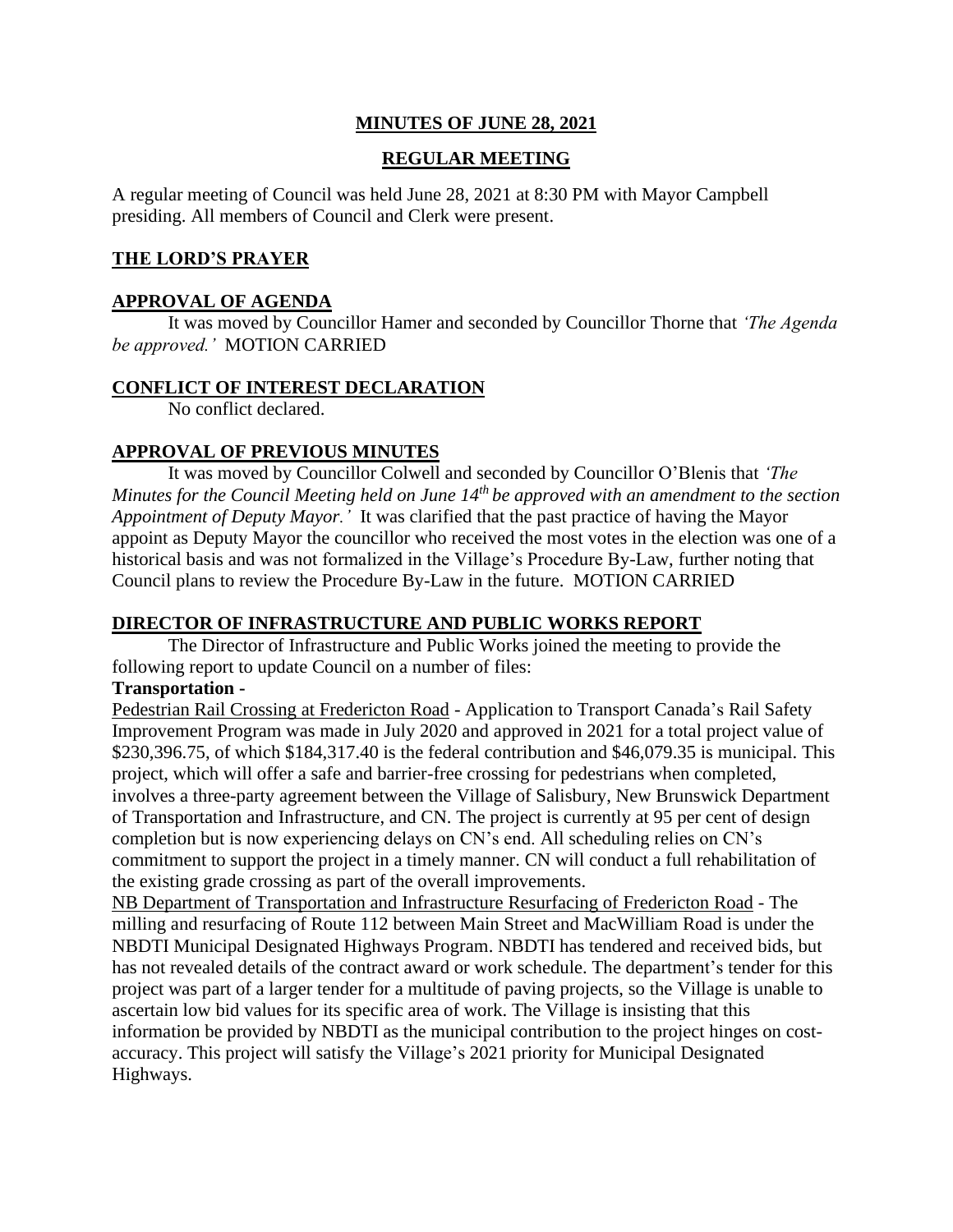Cross Culvert at Route 106/Reeder Road - Concerns about the condition of this culvert were brought to NBDTI's attention in 2013, which resulted in no action by the Provincial government. The culvert has continued to deteriorate and a barricade has been present at that location since June 28, 2019. Attempts to secure a commitment from NBDTI to fix or replace the culvert have been unsuccessful and the department's only input has been to redefine the culvert as a storm sewer system so it no longer complies with conditions of the Highway Act. Additional dialogue with Albert MLA Mike Holland has also proven unsuccessful. Fresh correspondence with NBDTI's new District Engineer was initiated on June 18, 2021 without any reply to date. The municipality feels this structure falls within NBDTI authority under the Highway Act. The current stalemate has been ongoing for two years.

### **Sewer Utility** -

Pump Station Siding Replacement - Original siding was of an engineered wood product which was prone to decay from direct contact with concrete. Replacement cladding materials are vinyl and cellular PVC, which is impervious to decay. Three of four stations have been completed, with the remaining station scheduled for completion during the second week of July. Total investment in this project is approximately \$10,091.00, excluding HST. **Parks** -

Highland Park Restroom Facility – Some background: The splash pad, introduced at Highland Park in 2016 without any professional recommendation concerning water supply, has been plagued by operational issues due to the lack of water from improperly developed wells. The restroom building accommodates all mechanical components of the splash pad facility, which is the most significant component of the entire design for the new restroom facility, which was endorsed by Council in 2018 prior to any professional recommendation or proposal. The new restroom was adopted in the municipality's 2019-2023 Gas Tax Fund Capital Investment Plan as a 2019 priority, but was delayed due to the unsuccessful pursuit of a funding opportunity through the Regional Development Corporation's Investing in Canada Infrastructure Program, commonly referred to as the Integrated Bilateral Agreement (IBA) fund. The planned building, measuring 21'x21', has been designed with two barrier-free restrooms, a mechanical room, and storage room. Due to the complete failure of the improperly drilled wells from 2016, the development of two new wells occurred during early Spring 2021. The development of the new wells was accompanied by a comprehensive hydrogeology report which essentially concludes that the geologic formation upon which Salisbury sits is classified as "mudstone" and is not conducive to high yielding wells. Potable and non-potable sources, defined by chloride/sodium contents, will be separated for the varying uses within the overall facility. Disinfection is required for both water uses, and a water quality monitoring program is suggested. Below-ground storage has now been factored into the design to satisfy splash pad consumption rates. The initial facility cost in 2019 was estimated at approximately \$157,000.00, excluding HST; however, those costs have increased due to splash pad requirements. The municipality has received confirmation of a 2021 Gas Tax Fund "Top-Up Payment" equivalent of the 2020 installment which will top-up the GTF funding for 2021 along with some carryover from 2020. The goal is to break ground on this project by the end of July. The project is expected to be complete by Fall. The new restroom will be a four-season facility.

Municipal-Wide Park Facilities Assessment and Revitalization Plan - Project is being undertaken by Viridis Design Studio Ltd. and will consist of the following scope of work: data gathering of all existing facilities, which is complete; public engagement via an online survey, which is ready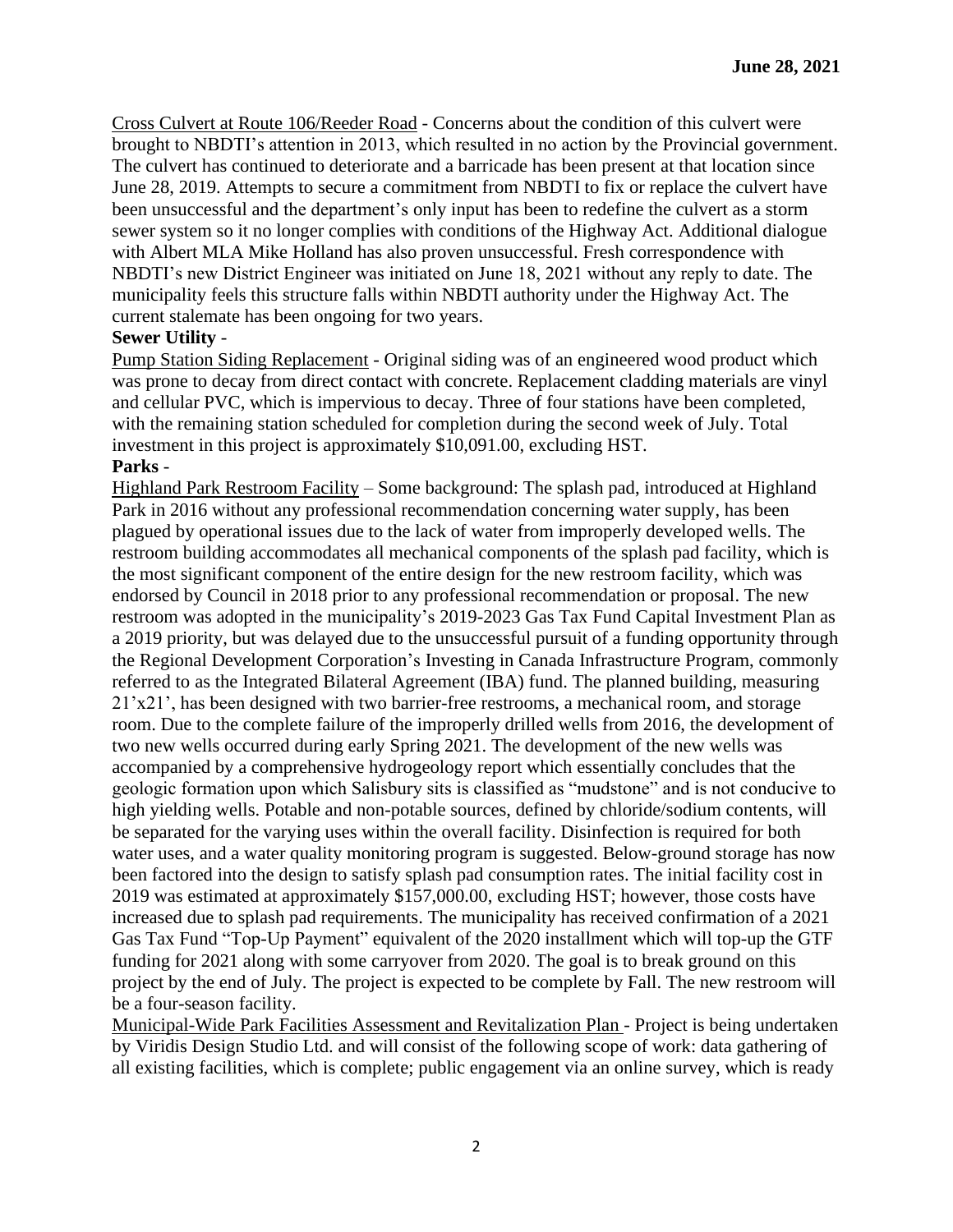to go; and development of a comprehensive assessment/revitalization plan inclusive of all public parks, playgrounds, trails, etc., which is underway.

Canada Healthy Communities Initiative - Former CN Train Bridge - The application to this funding program, for which \$250,000.00 is available, has identified the following proposed improvements: new timber bridge decking; new pedestrian railings; and an observation platform at the bridge pier supporting spans two and three. It was clarified that the Village of Salisbury does indeed own the rail trestle.

# **Civic Buildings -**

Master Plan and Space Needs Assessment - Project is being undertaken by Exp. Architects Inc. and will consist of the following scope of work: involves all buildings associated with Administration, Infrastructure and Public Works, Recreation and Wellness, Fire Hall, and Public Library; a condition assessment of these buildings, which is complete; a space-use analysis involving building function, staff/management feedback, and building modifications and shared space evaluation, which is ongoing; and recommendations for future needs. Options would include new buildings and refurbishments to existing buildings, while determining how many departments would be under one roof. The goal is to improve working conditions for municipal staff and Council, as well as making the visiting experience better for the general public by having spaces that are inviting and welcoming, as well as safe.

Public Library - 2017 Condition Assessment Report - Report was prepared by municipal staff to aid in understanding the building's deficiencies from a condition perspective. The report outlines recommended improvements, of which the following have been successfully completed: electrical, lighting, restroom facilities, and outside signage. Report should be digested in conjunction with the New Brunswick Library Service Public and Public-School Library Facility Standards.

Mayor Campbell and Council thanked Director of Infrastructure and Public Works for his report.

# **DIRECTOR OF RECREATION AND WELLNESS REPORT**

No report this meeting.

# **BUSINESS ARISING FROM MINUTES**

# Erosion

Director of Infrastructure and Public Works offered an update on this file for the new Council. Funding continues to be pursued for the second year of a two-year riverbank stabilization project in effort to mitigate further erosion along the riverbank at and to the west of Highland Park. As previously noted, the Village's application to the Province of New Brunswick for funding under the Environmental Trust Fund (ETF) was denied; however, the Village's project partner for this, Fort Folly Habitat Recovery, was approved for similar ETF funding for a range of projects it is involved with, including the Salisbury erosion project. Fort Folly also originally had access to the federal Department of Fisheries and Oceans Coastal Restoration Fund. The municipality continues to wait for Fort Folly to provide a confirmed breakdown of available funds for this project. As for the actual work, last year's phase-one involved the construction of what is known as a "rock toe" forming the base of the reconstructed slope. The phase-two work planned for this year will involve bringing in fill in order to reconstruct the slope above the rock toe, which will then be seeded, covered in geotextile, and planted with live stakes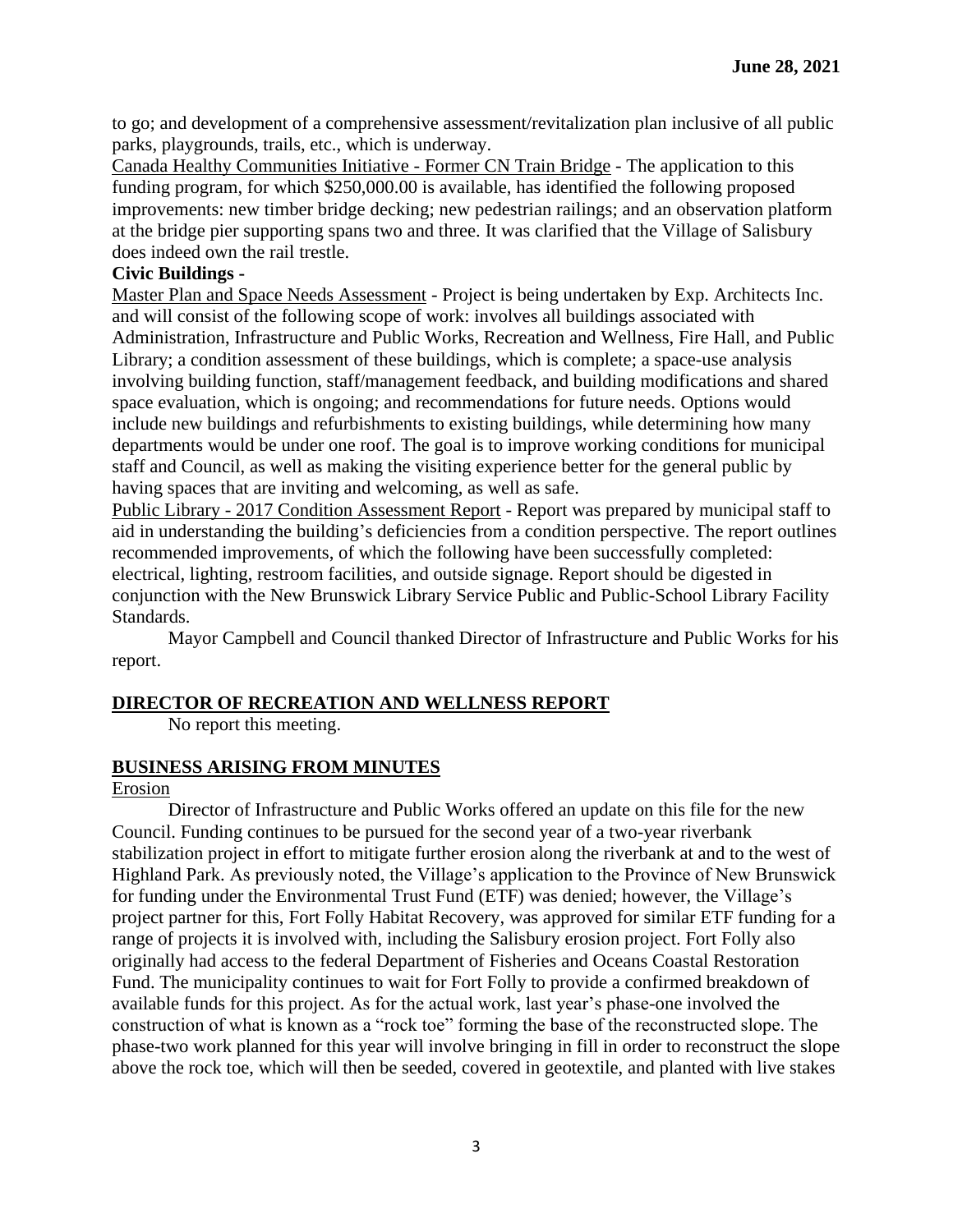of willow and dogwood. Jute matting will be buried as part of this process. The municipality is still waiting for a schedule of the phase-two work from Fort Folly.

### Railway Trestle (Bridge)

Update was provided in the Director of Infrastructure and Public Works Report.

### **CORRESPONDENCE**

### **The following items were discussed by accommodated and remaining correspondence placed on file:**

Pine Hill Cemetery Ltd., Treasurer Carol Wortman – Request for annual grant

Historically, the Village of Salisbury has issued a grant each year to the volunteer group that maintains the Pine Hill Cemetery. Mayor Campbell noted that, being an annual request, its approval has already been anticipated in the budget under Grants.

It was moved by Councillor Colwell and seconded by Councillor Hamer that *'The Village of Salisbury approve the request for a grant of \$500.00 to Pine Hill Cemetery Ltd. for maintenance*.' MOTION CARRIED

### NB Transportation and Infrastructure – Minister, Hon. Jill Green – Request for Village of Salisbury 5-Year Plan 2022-2026 Municipal Designated Highway Program

This, the annual request from the New Brunswick Department of Transportation and Infrastructure for an updated Five-Year Plan for Municipal Designated Highways located in Salisbury, was forwarded to the Director of Infrastructure and Public Works.

It was moved by Councillor Gallant and seconded by Councillor O'Blenis that *'The Village of Salisbury submit its Five-Year Priorities List for Municipal Designated Highways in the Village of Salisbury for 2022-2026 to the Minister of Transportation and Infrastructure as prepared by the Director of Infrastructure and Public Works dated June 25, 2021.'* MOTION CARRIED

Moncton Wildcats – email Re: 2020-2021 season tickets / unplayed home games

Upon receiving notice from the Moncton Wildcats organization concerning the completion of the 2020-2021 season, noting the 11 originally-scheduled games that were not played, the Village of Salisbury requested a refund for the seats purchased for these games rather than receive a credit to be applied against future season ticket purchases. This approach was chosen to keep the Village's options open when it comes to next season. The Clerk's Office can confirm that the Village has received a refund of \$466.28 for the unused tickets. It was asked how often available tickets went unclaimed, to which the Assistant Clerk replied that it happened only on one occasion this past season that the tickets were not spoken for after being offered to the general public via the Village of Salisbury Facebook page. It was agreed that this would be a discussion better-suited for budget deliberations. Mayor Campbell asked the Clerk to reach out to other communities to see if other municipalities use public funds to buy sports tickets intended for use by volunteers and the general public.

Southeast Regional Service Commission – Development & Building Permits, April 2021 Three development & building permits were issued by SERSC to Salisbury applicants in April, ranging from a fence to a single detached dwelling with an attached garage.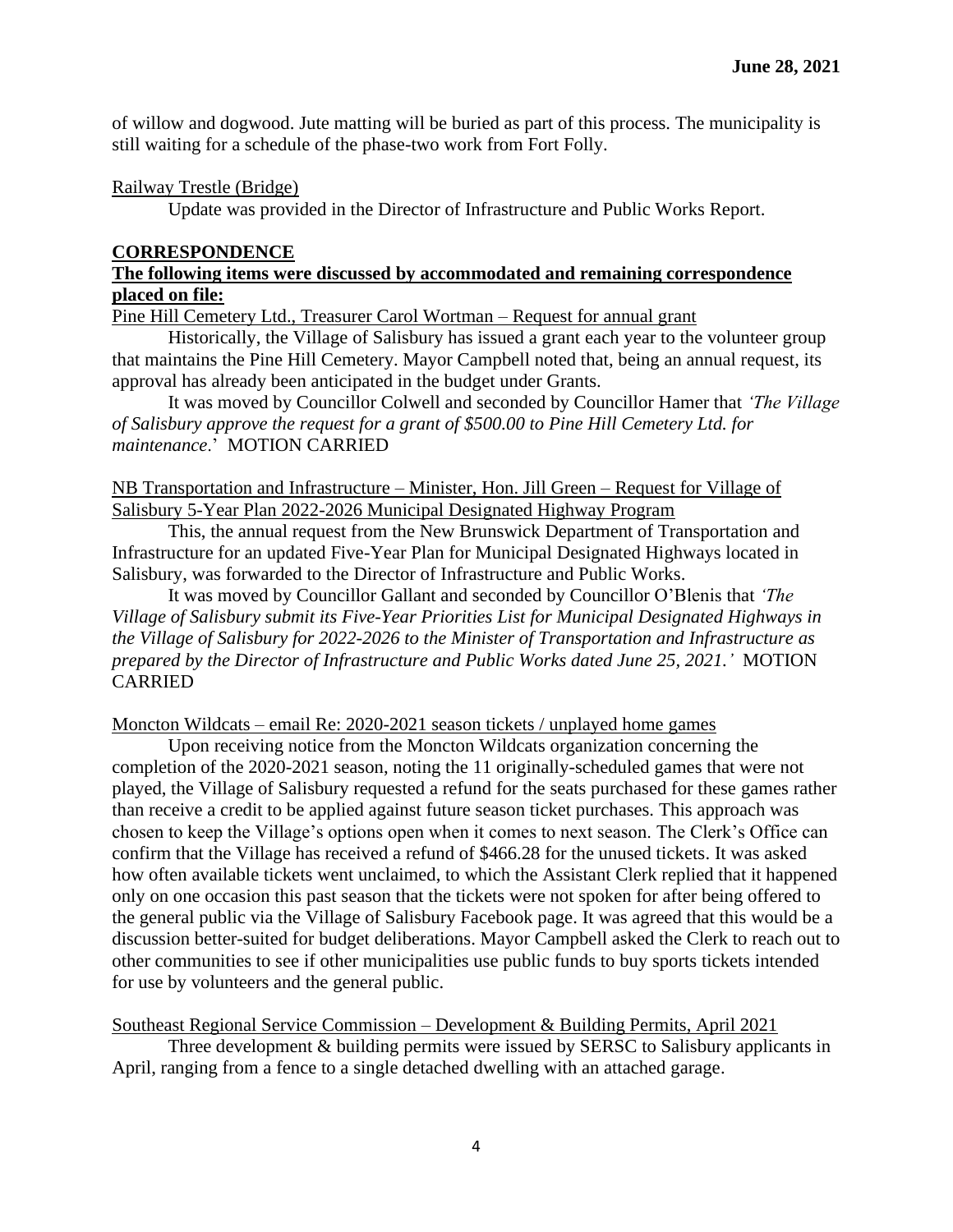Southeast Regional Service Commission – Development & Building Permits, May 2021

Five development & building permits were issued by SERSC to Salisbury applicants in May, ranging from a fence relocation to a single dwelling unit with an attached garage.

#### Canadian National (CN) – Response to Village of Salisbury request re: vegetation control

CN responded to Village Council's letter, which requested that CN not spray herbicide as a means of rail track vegetation control due to the fact households in Salisbury are on wells. CN replied that herbicide spraying would in fact take place, but would be done responsibly in adherence with Health Canada standards for pest management which take human health and the environment, including aquatic resources, into consideration.

#### NB Local Government and Local Governance Reform – Minister, Hon. Daniel Allain – Federal Gas Tax Fund (GTF) 2021 Allocation to Village of Salisbury

The Village of Salisbury will receive \$164,545.00 in 2021 under the Federal Gas Tax Fund. It is stipulated that Gas Tax money is to be invested in municipal infrastructure or capacity building projects. These funds in 2021 are earmarked for the construction of a new restroom facility at Highland Park.

### NB Local Government and Local Governance Reform – Minister, Hon. Daniel Allain – Thank you to outgoing members of Council & congratulations to new members of Council

The Provincial minister responsible for local governance reform offered his appreciation to the most recent members of Council whose term, thanks to the COVID-19 pandemic, included an unexpected fifth year. He thanked those who are moving on, wishing them the best, and those who will continue to serve their communities.

#### Office of the Lieutenant Governor of New Brunswick – Congratulations to new Council

Hon. Brenda Murphy offered her congratulations to Mayor Campbell and members of Council for their successful election.

#### RCMP J Division, A/Comm. Larry Tremblay – Introduction and information package

The Commanding Officer of the RCMP in New Brunswick reached out to new Councils with an information package that details the RCMP's structure, roles and responsibilities. Clerk noted that the RCMP providing this information to new Councils is something new. Councillor Hamer noted that he finds it strange that Southeast District RMCP provides reports to Southeast Regional Service Commission, but not directly to each community served by the RCMP, despite the fact RCMP funding for Salisbury is paid directly by the municipality, not by SERSC. He asks if the RCMP is trying to bypass the communities and instead deal directly with the SERSC Public Safety Committee? Clerk clarified that each year the municipality receives an annual report on RCMP activity in Salisbury, and that an RCMP representative is invited to each Village Council meeting. Mayor Campbell noted that Council received few in-person updates from the RCMP in 2020, although the impact of COVID-19 was noted, adding he was optimistic of new lines of communication opening up as the pandemic nears an end. Mayor Campbell suggested that in the absence of an in-person report that the RCMP should still submit information to Council.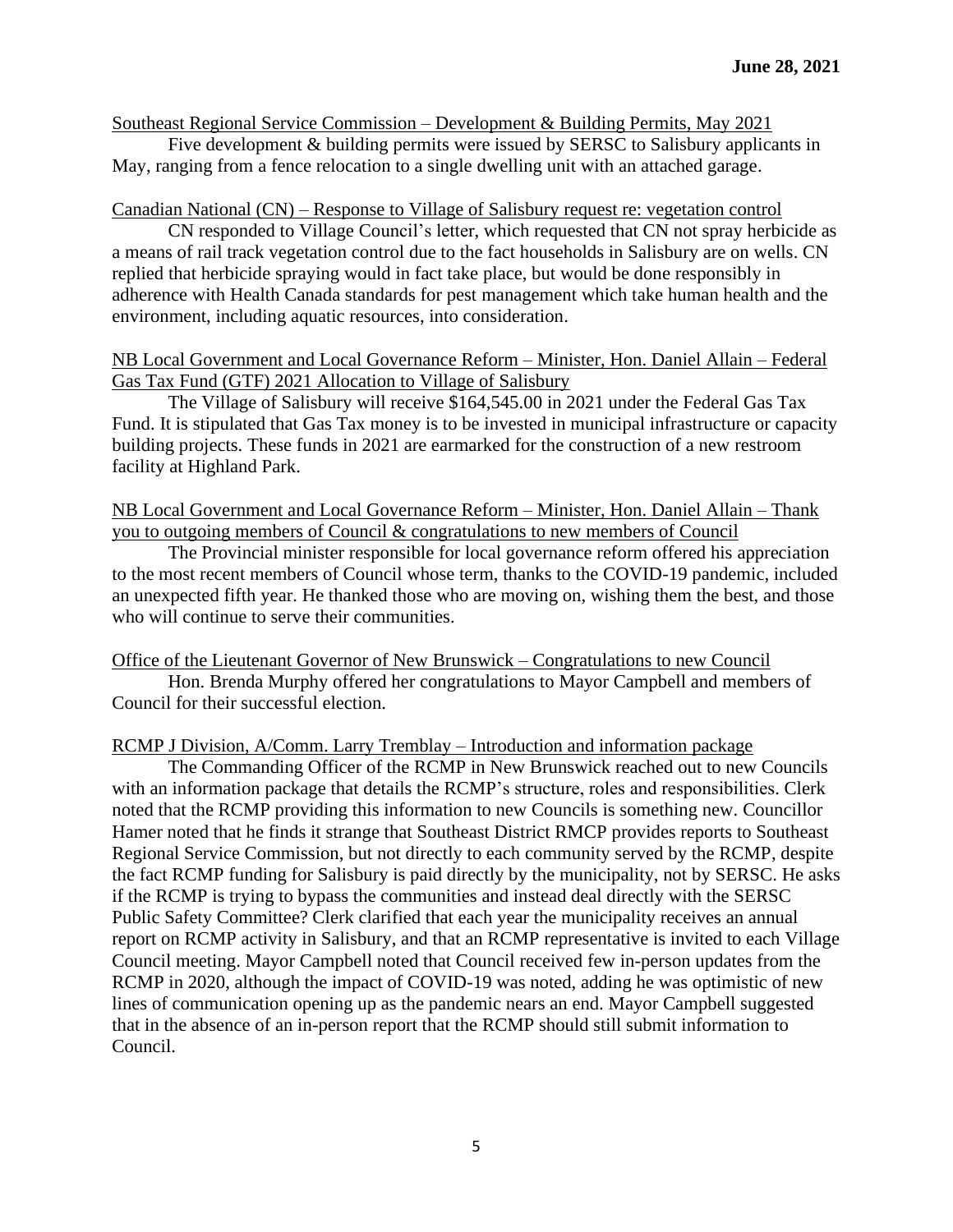### **FIRE DEPARTMENT REPORT**

Councillor Hamer noted that Councillors were given an updated Salisbury Fire Rescue Strategic Plan, an update of the prior plan done in 2016. A needs assessment for a fire station is included in that information package. It was also brought up that the fire department has a surplus item that it is ready to dispose of. Clerk explained that any sale of surplus items is approached in a public manner similar to the issuing of a tender. Mayor Campbell noted that this is a prime opportunity to create a new policy for situations such as this for use by the current and future Councils.

### **RCMP REPORT**

No report this meeting.

### **MAYOR'S REPORT**

Jerry Gogan – Offered heartfelt condolences to the Village of Petitcodiac on the passing of longtime mayor and councillor, Jerry Gogan.

Graduation – Noting the impact of the COVID-19 pandemic, offered kudos to the JMA Armstrong High School Class of 2021 on their fine achievement and perseverance during a difficult year, including a graduation ceremony marred by numerous technical difficulties at the drive-in in Sussex. Lauded the recent prom night vehicle parade through the village,

acknowledging that there was one public complaint received, which was forwarded to RCMP. QMJHL Draft – Congratulations to two local hockey players who have been drafted into the Quebec Major Junior Hockey League, namely Jack O'Blenis now of the Saint John Sea Dogs and Preston Lounsbury now of the Moncton Wildcats.

ParticipACTION – In the home stretch of the June ParticipACTION Community Better Challenge, Salisbury sat third in the province and  $21<sup>st</sup>$  nationally. Everyone was encouraged to sign up and join in the collective effort. The top 50 national finalists will be in the running for a \$100,000 prize. Win or not, this experience has been good for the community and a good education for next year's challenge.

MLA – Will be meeting with Albert MLA Mike Holland next week. Council was encouraged to advise if there is anything to bring up.

Busy weekend – The previous weekend in Salisbury featured a well-attended pickleball tournament and a multi-department fire training exercise. It was fascinating to see so much activity in the community. It was also a learning experience to witness the training firefighters go through, and the volunteer fire departments were thanked for the service they provide.

#### **COUNCILLORS' REPORTS**

**Councillor Colwell** Nothing to report.

#### **Councillor Gallant**

Nothing to report.

#### **Councillor Hamer**

Fire Training – Event held previous weekend was well-received on social media. Graduation – Amazing to see how much the community enjoyed the outdoor prom parade. Suggested it be approached this way again.